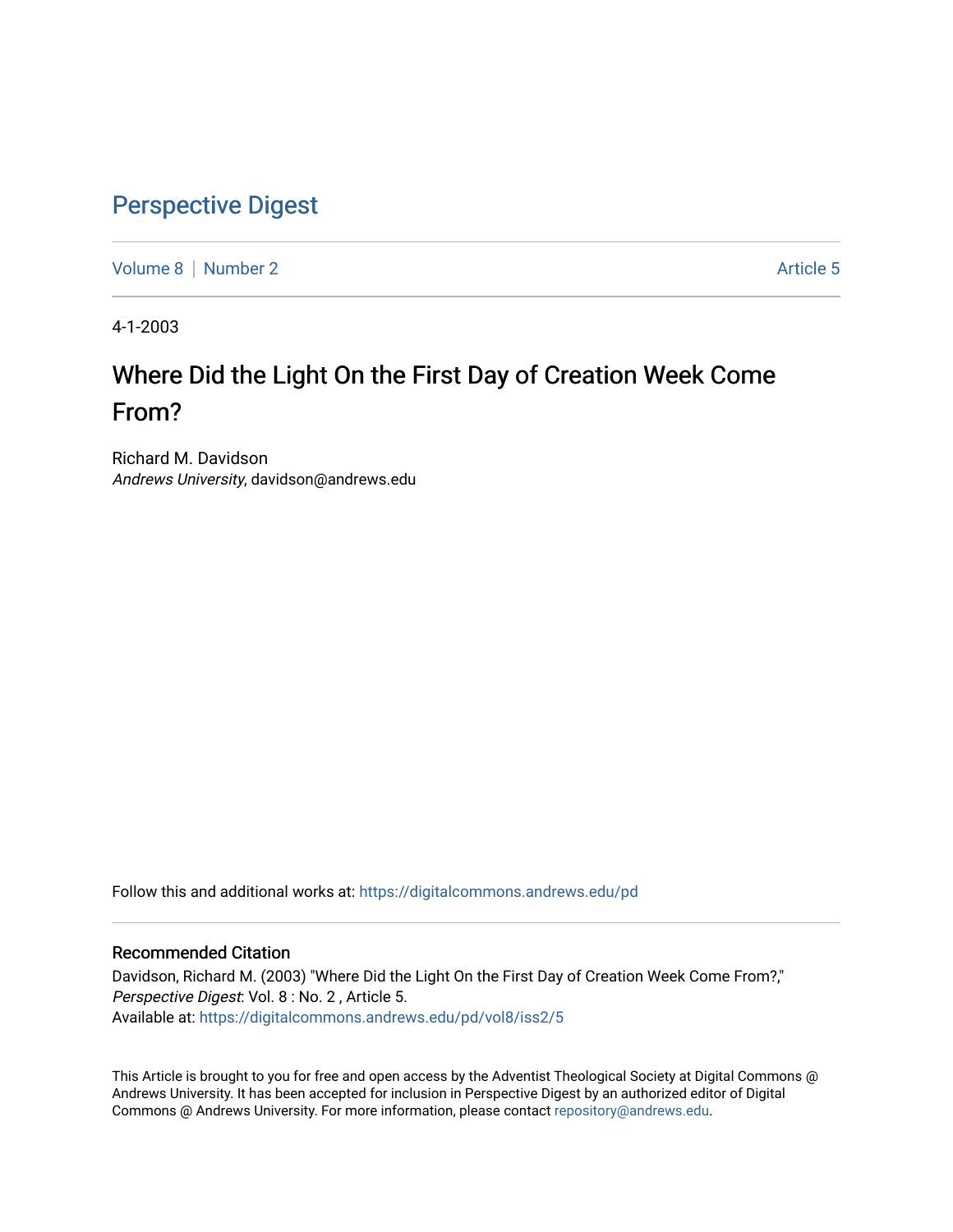Davidson: Where Did the Light On the First Day of Creation Week Come From?

C O N S U L T



Richard Davidson

*An occasional column for those who seek biblical knowledge*

*n* the first day of<br>Creation week, ac-<br>cording to the ac-<br>count in Genesis 1,<br>God said: "Let<br>there he light, and there u *Creation week, according to the account in Genesis 1,*

**Where did the light on the first day of Creation week come from?**

*there be light, and there was light*" (vs. 3, NIV). But a few verses later, I read *fhat on the fourth day of Creation week, God ordered into existence* <sup>*welights in the expanse of the sky to*</sup> *separate light from darkness and let them serve as signs to mark seasons* and days and years, and let them be *lights in the expanse of the sky to give light on the earth*" (1:14-18). What was the source of the light that illumi*nated our planet before the fourth day, if it did not come from the Sun?-Havannah Beetson, Boroko, Papua Havannah Beetson, Boroko, Papua*

Theologians have given a number of answers. Richard Davidson, chairman of the Old Testament Department of the Seventh-day Adventist Theological Seminary, discusses five:

1. God's presence was the source of light on the first day of Creation.

Psalm 104, a stylized account of the Creation story, mentions God covering himself with "light as with a

garment" in the section paralleling the first day of Creation (vs. 2). During the first three days, God could have separated the light from darkness as he later did at the Red Sea (Ex. 14:19, 20). By being the light source for the first part of the week, God would be emphasizing the God-centered rather than the Suncentered nature of Creation, and thus forestalling any temptation to worship the Sun if it were the first object created.

**2. The Sun was created before the fourth day, but became visible on that day as the cloud cover was removed.** This explanation would explain the evening/morning cycle before Day 4. The Hebrew for Genesis 1:14 differs from the pattern of the other days. Verse 14 literally reads: "Let lights in the firmament of the heavens divide the day from the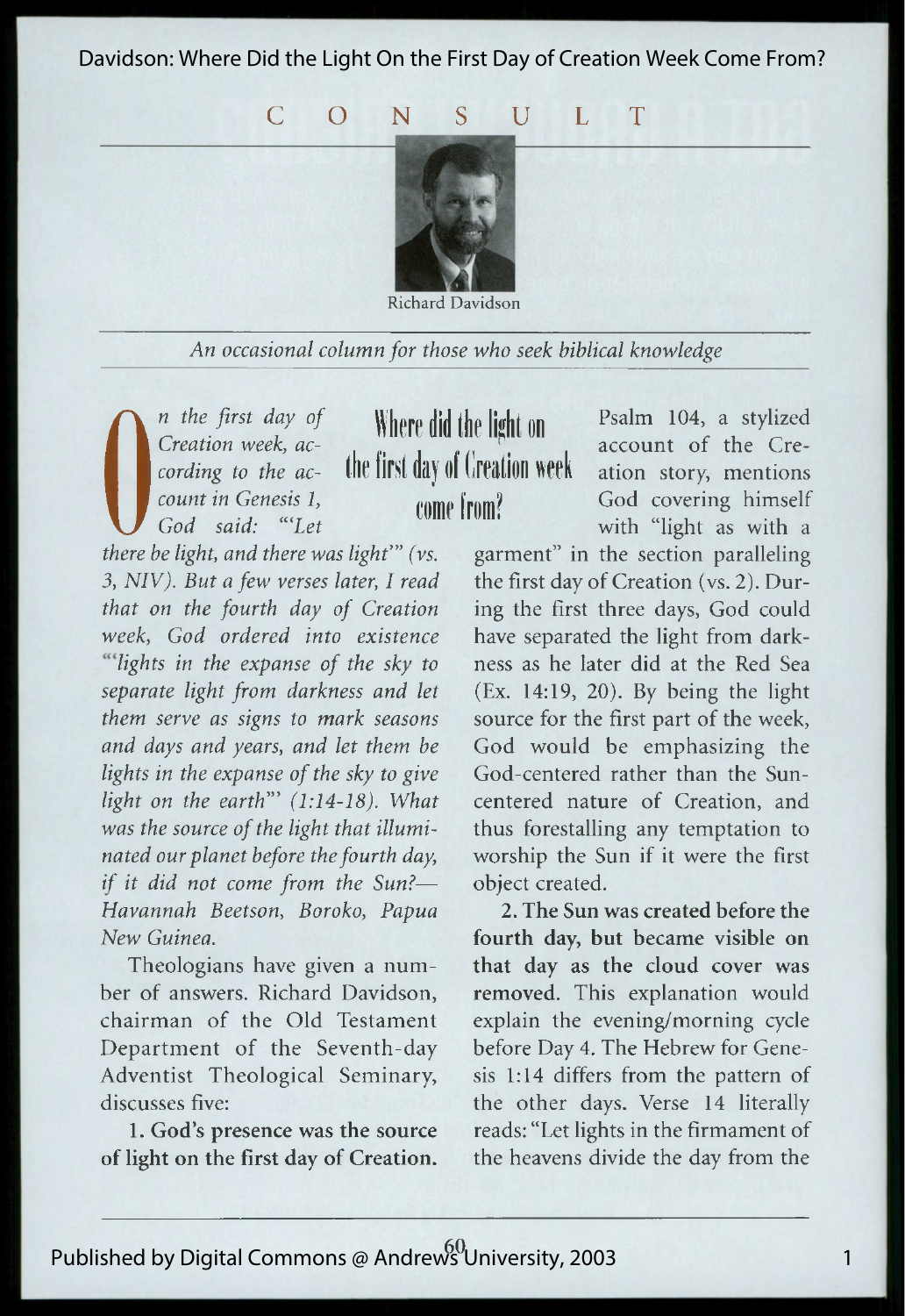night"—not "let there be lights... to divide. . ." as in most translations perhaps implying that the lights were already in existence before the fourth day.

The "greater" and "lesser" lights as well as the stars could have been created "in the beginning" [before Creation week (vs.l; cf. John 1:1-3)]. On the fourth day, they were given a purpose—to separate the day from the night and to mark seasons and days and years. A variant of this view is that the Sun and Moon were created before Creation week, but in their *tohu-bohu* ("unformed-unfilled") state like the Earth (see verse 2) and on the fourth day were further formed into their fully functional state (vs. 16).

3. **God created the physical properties of visible light and the rest of the electromagnetic spectrum on the first day.** This idea, however, is not satisfactory if the universe and light from other galaxies are older than life on Earth. Several passages of Scripture suggest that celestial bodies and intelligent beings were created before life was brought into existence on this planet (Job 38:7; Eze. 28:15). In addition, the Hebrew syntax of Genesis 1:16 doesn't require the creation of the stars on Day 4, and in fact suggests that they were already in existence.

**4. The literary structure of Genesis 1 dictated the order of the days of Creation:** the Sun on the fourth day to provide the light on the first; birds and fish on the fifth to inhabit the air, dividing the water on the second; animals on the sixth to live on the dry land and eat of the vegetation of the third. However, the symmetry seems reversed on the first and fourth days, since the light appears before its physical source.

**5. The Genesis 1 Creation story is intended to undergird the monotheistic religion of Israel in contrast to the polytheism of the surrounding nations.** The story deliberately altered the relationship of the Sun, light, and daily cycle to convey the powers of the Creator God. For example, the term translated "greater light" was used rather than the Hebrew word for sun, to avoid any confusion with the pagan sun-god. However, both this answer and the previous rely on a figurative rather than a literal understanding of the Creation narrative.

**Of the options above,** the first two seem to be most in harmony with the biblical data. Perhaps a combination of these two views is possible: The Sun and the Moon may have been created (at least in their "unformedunfilled" state) before Creation week, but God himself was the light source until Day 4. The author clearly intends his account to be literal. For example, the heading "the generations/accounts/history" is used in Genesis 2:4 (KJV, NRSV), as well as the nine other sections of Genesis.